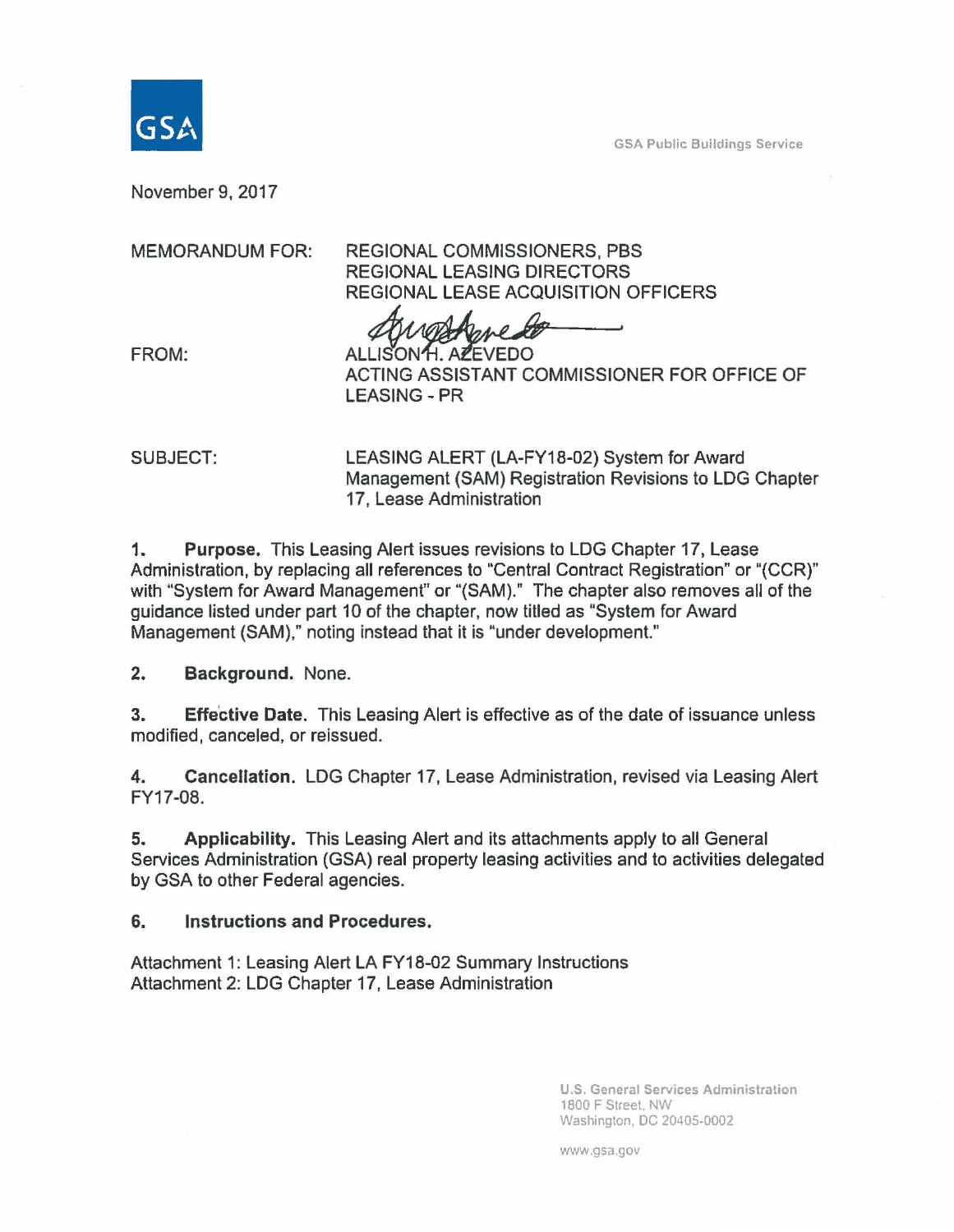## LA-FY18-02 Summary and Filing Instructions

Leasing Alert FY18-02 issues the policy listed below:

## Leasing Desk Gulde Chapter 17 (Revised), Lease Administration

This Leasing Alert issues a revised Leasing Desk Guide Chapter 17 which replaces references to "Central Contractor Registration" or "CCR" with "System for Award Management" or "SAM" and temporarily deletes guidance under part 10, now "System for Award Management (SAM)." The former CCR guidance in part 10 was inaccurate. Guidance for Part 10 SAM is being revised and will be issued through a subsequent Leasing Alert.